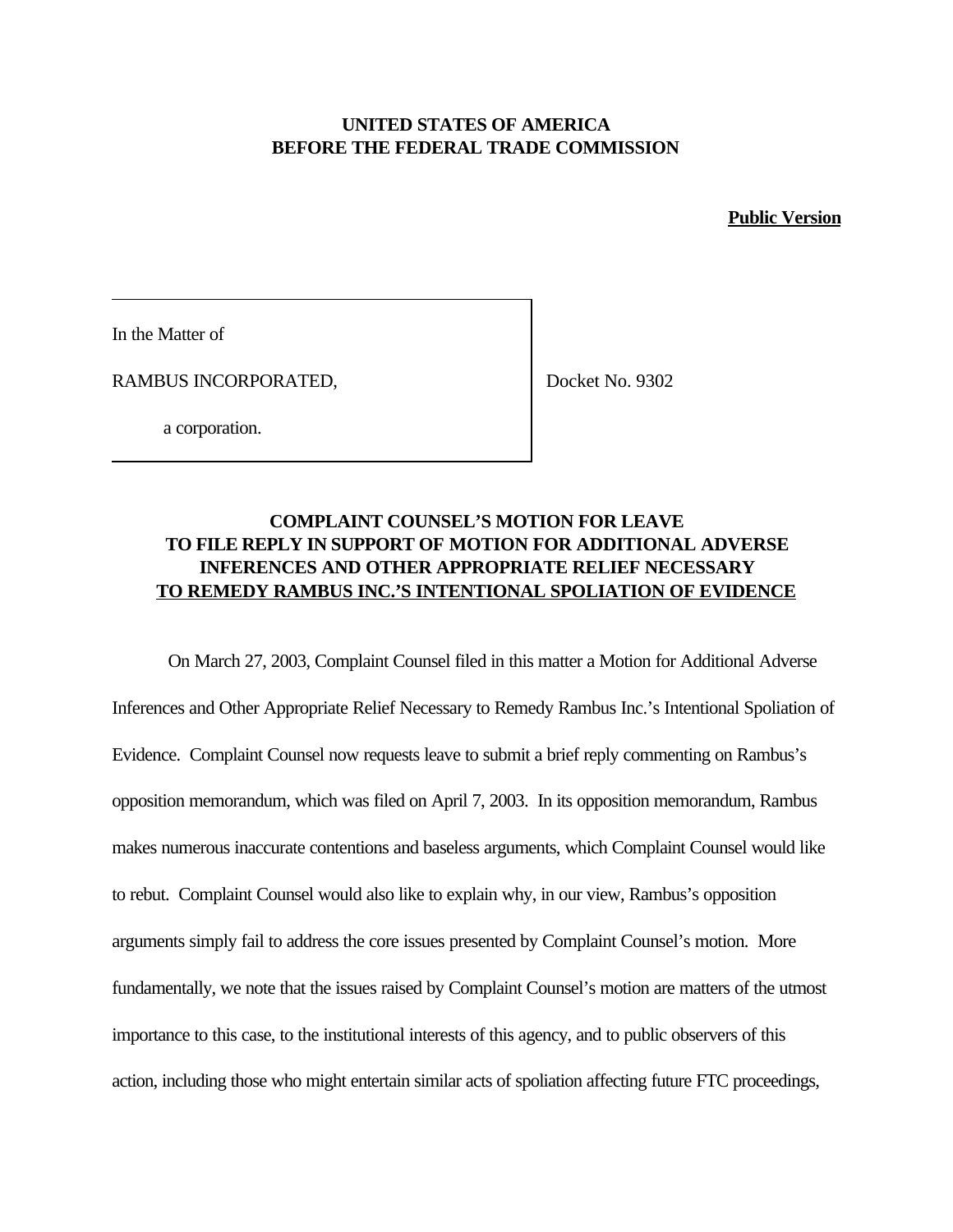which is something Judge Timony – by imposing adverse inferences – sought to deter. Accordingly,

Complaint Counsel requests that this motion be granted.

Respectfully submitted,

\_\_\_\_\_\_\_\_\_\_\_\_\_\_\_\_\_\_\_\_\_\_\_\_

M. Sean Royall Geoffrey D. Oliver Lisa D. Rosenthal Sarah E. Schroeder

BUREAU OF COMPETITION FEDERAL TRADE COMMISSION Washington, D.C. 20580 (202) 326-3663 (202) 326-3496 (facsimile)

COUNSEL SUPPORTING THE COMPLAINT

Dated: April 10, 2003